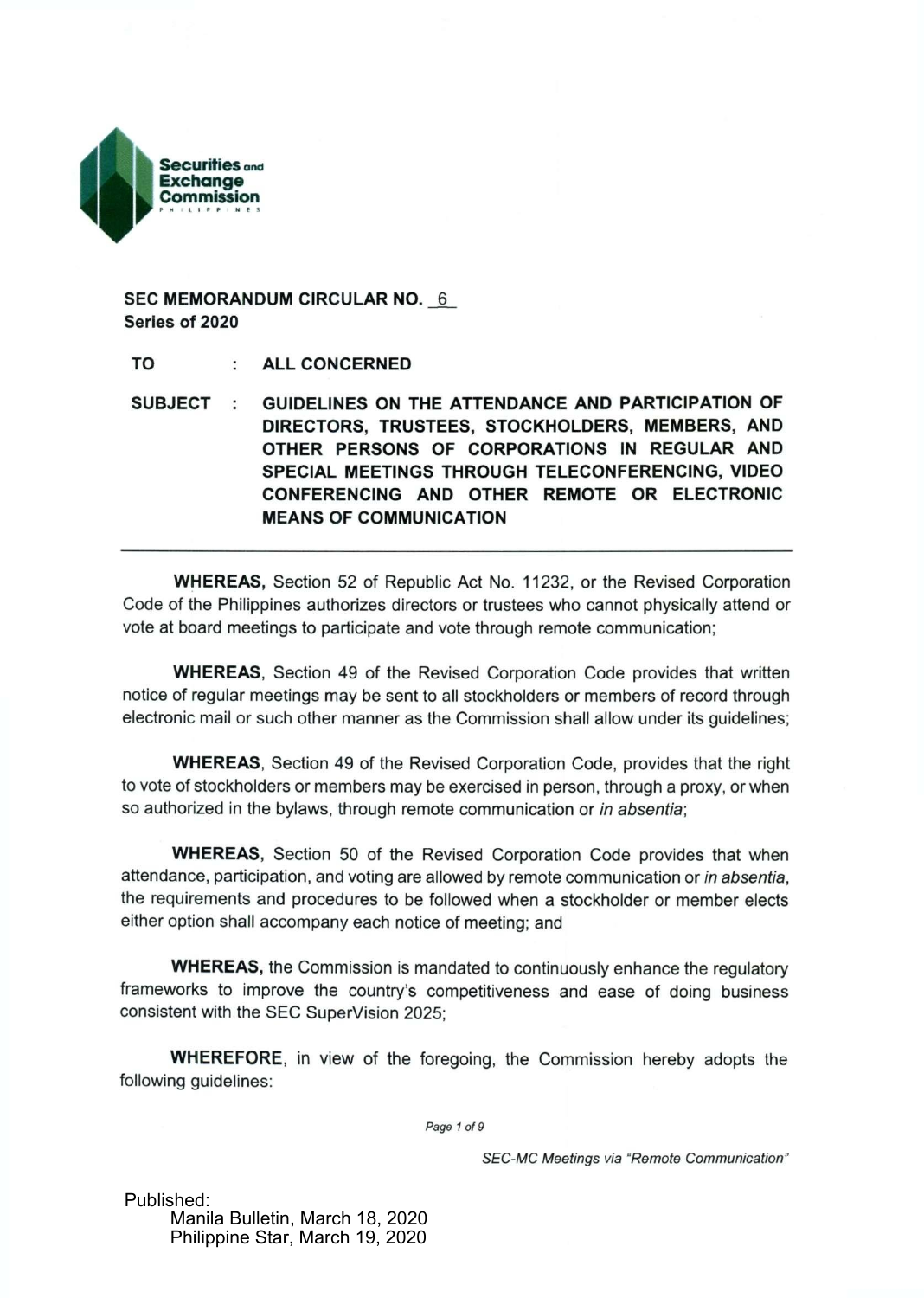## **OBJECTIVES, COVERAGE AND DEFINITION**

I

*Section 1. Objectives.* These guidelines provide corporations guidance in formulating their internal procedures and bylaws which will allow their directors, trustees, stockholders, members and other persons to participate and vote in meetings *in absentia*  or through remote modes of communication as defined in these guidelines, pursuant to the Revised Corporation Code.

These guidelines also operationalize the objectives of Republic Act No. 8792, otherwise known as the Electronic Commerce Act, to facilitate domestic and international dealings, transactions, arrangements, agreements through the utilization of electronic, optical and similar medium, mode, instrumentality and technology and to promote the universal use of electronic transaction.

*Section 2. Application.* These guidelines shall apply to all corporations registered with the Commission.

*Section 3. Definition of Terms.* Except as otherwise defined herein, all terms used shall have the same meaning as those terms that are defined in the Revised Corporation Code and other related laws, as well as in issuances by the Commission.

- a. *Remote Communication* means the transfer of data between two or more devices not located at the same site.<sup>1</sup>
- b. *Teleconferencing* is the holding of a conference among people remote from one another by means of telecommunication devices such as telephone or computer terminals.<sup>2</sup>

It refers to an interactive group communication (three or more people in two or more locations) through an electronic medium. In general terms, teleconferencing can bring people together under one roof even though they are separated by hundred miles.<sup>3</sup>

*[<sup>&#</sup>x27; https://www.computerhope.eom/jargon/r/remocomm.htm](https://www.computerhope.eom/jargon/r/remocomm.htm)* 

*<sup>2</sup> SEC INTERNAL GUIDELINES ON THE ATTENDANCE AND PARTICIPATION OF COMMISSIONERS, DIRECTORS, HEADS OF SPECIAL OFFICES, AND OTHER RESOURCE PERSONS, IN COMMISSION AND EXECUTIVE SESSION MEETINGS THROUGH TELECONFERENCING, WEB CONFERENCING, VIDEOCONFERENCING AND OTHER REMOTE*  OR ELECTRONIC MEANS, February 17, 2016, citing http://beta.merriam-webster.com/dictionary/teleconferencing *3 Expertravel & Tours vs. Court of Appeals, G.R. No. 152392, 26 May 2005, citing J. Carroll, Teleconferencing, CIX Duns Business Month, 1 (1982), pp. 130-34.*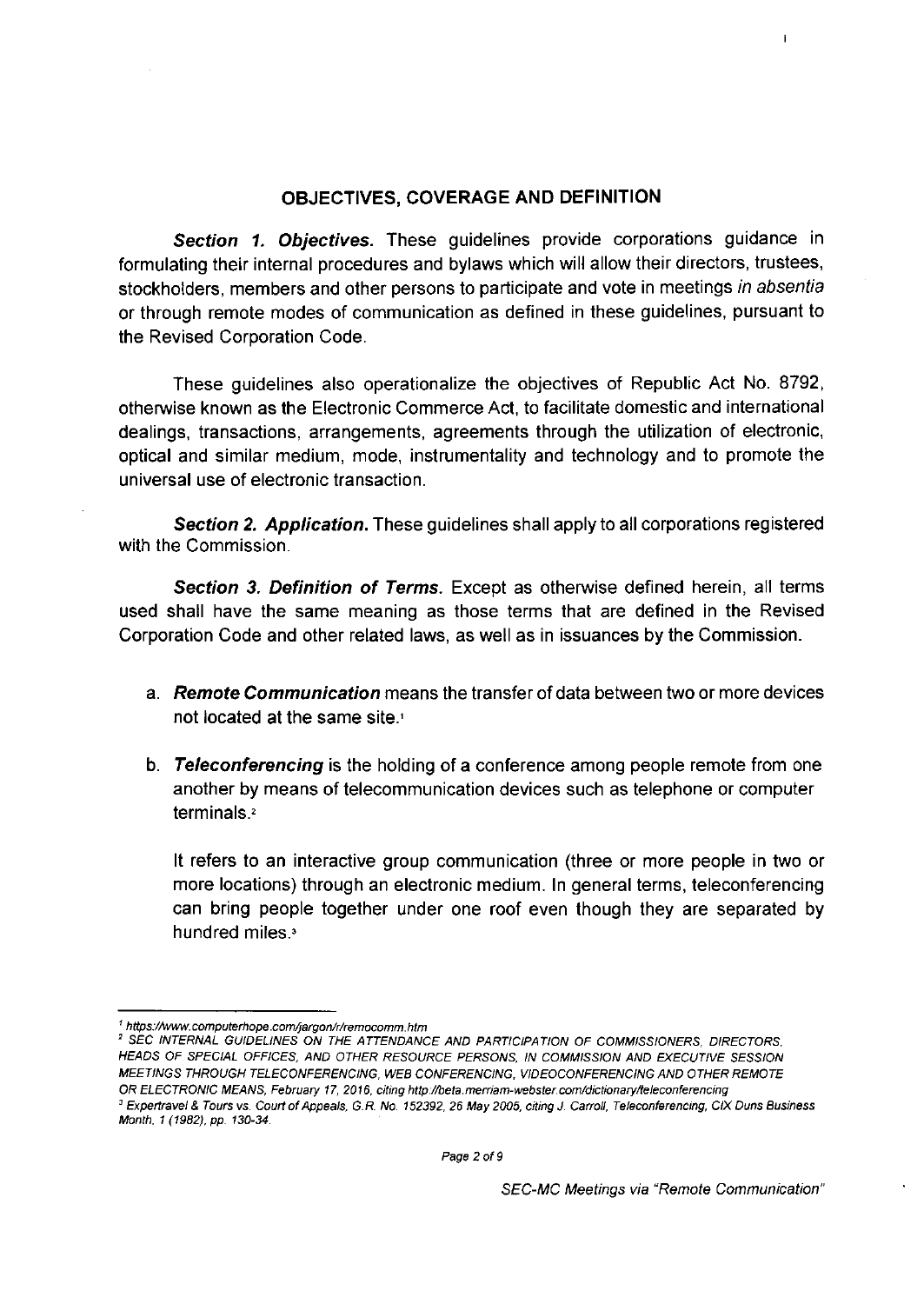- c. *Videoconferencing* is the holding of a conference among people in remote locations by means of transmitted audio and video signals. <sup>4</sup>
- d. *Computer Conferencing* is teleconferencing supported by one or more computers.<sup>5</sup>
- e. *Audio Conferencing* is a conference in which people at different locations speak to each other via telephone or Internet connections.<sup>6</sup>

## **BOARD MEETINGS OF DIRECTORS OR TRUSTEES**

*Section 4. Participation in Board Meetings Through Remote Communication; Internal Procedures.* Directors or trustees who cannot physically attend or vote at board meetings can participate and vote through remote communication such as videoconferencing, teleconferencing, or other alternative modes of communication that allow them reasonable opportunities to participate. However, directors or trustees cannot attend or vote by proxy at board meetings, *[RCC-52, par.* 5;

If a director or trustee intends to participate in a meeting through remote communication, he/she shall notify in advance the Presiding Officer and the Corporate Secretary of his/her intention. The Corporate Secretary shall note such fact in the Minutes of the meeting.

Corporations may issue their own **internal procedures** for the conduct of board meetings through remote communication or other alternative modes of communication to address administrative, technical and logistical issues.

*Section 5. Quorum.* Unless the Revised Corporation Code or the articles of incorporation or bylaws of a corporation provide for a greater majority, a majority of the directors or trustees as stated in the articles of incorporation shall constitute a quorum. *[RCC-52]* 

A director or trustee who participates through remote communication, shall be deemed present for the purpose of attaining quorum.

*<sup>4</sup> <http://beta.merriam-webster.com/dictionary/videoconferencing>* 

*<sup>5</sup> What is Computer Conferencing. Retrieved March 11, 2020, torn [https://www.igi-global.com/dictionary/efficacy- c](https://www.igi-global.com/dictionary/efficacy-)ontinuing education -technology-public/5031.* 

*<sup>6</sup> Audioconference. Retrieved March 11, 2020, from [https://www.merriam-webster.com/dictionary/audioconference.](https://www.merriam-webster.com/dictionary/audioconference)*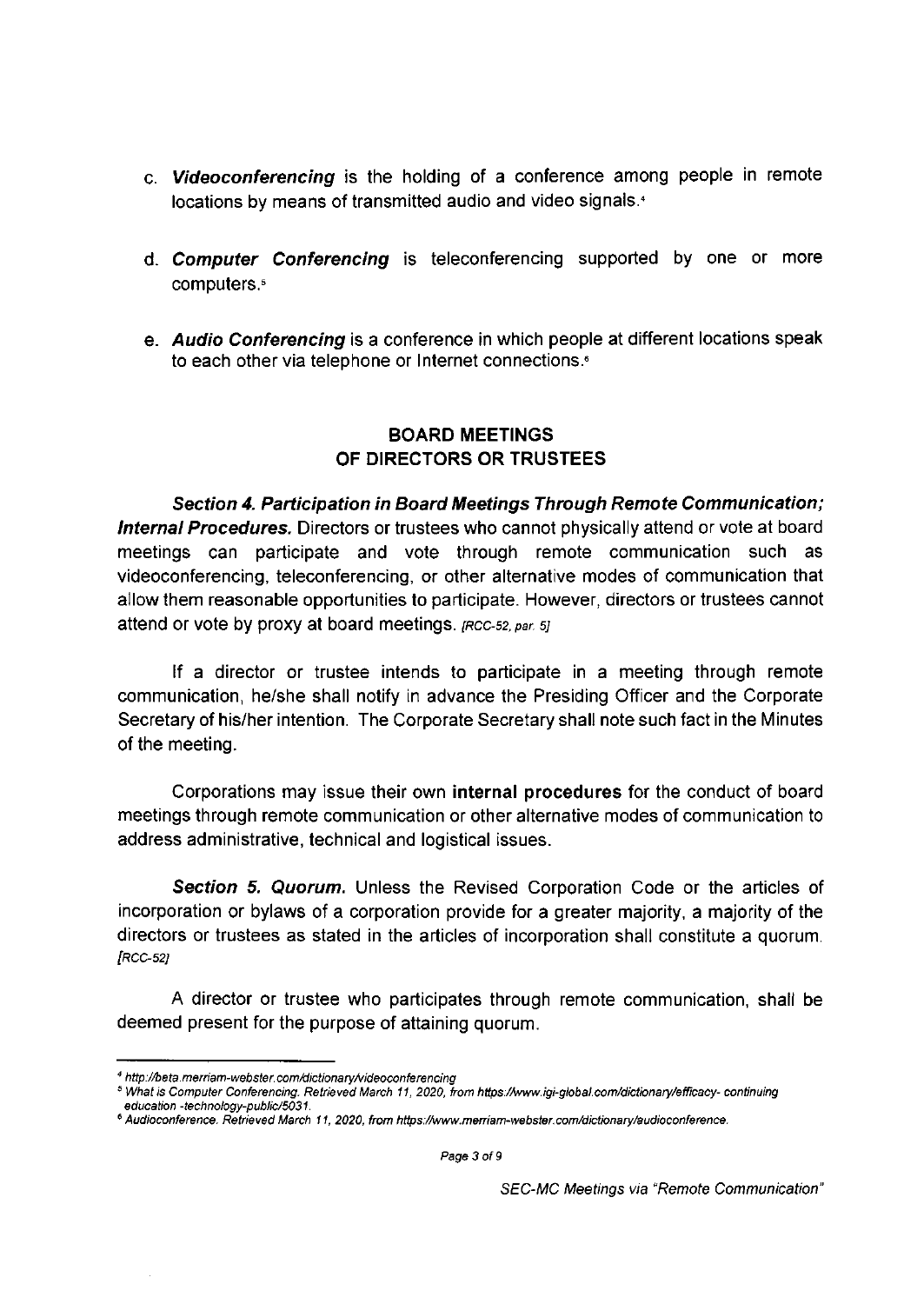*Section 6. Notice of the Meeting.* The Corporate Secretary shall send the notice of the meeting to all directors or trustees in accordance with the manner of giving notice as provided in the bylaws or by board resolution.

Notice of meetings may be sent to all directors or trustees through electronic mail, messaging service or such other manner as may be provided in the bylaws or by board resolution.

Notice of regular or special meetings stating the date, time and place of the meeting must be sent to every director or trustee at least two (2) days prior to the scheduled meeting, unless a longer time is provided in the bylaws. A director or trustee may waive this requirement, either expressly or impliedly. *[Rcc-52, par. 4]* 

The notice of meetings shall include the following information:

- a. The date, time and place of the meeting;
- b. The agenda of the meeting;
- c. All pertinent materials for discussion which shall be numbered and marked in such manner that the director or trustee can easily follow and participate in the meeting;
- d. That a Director or trustee may participate via remote communication;
- e. Contact information of the Corporate Secretary or office staff whom the director or trustee may communicate;
- f. When the meeting is for the election of directors or trustees or officers, the requirements and procedure for nomination and election;
- g. The fact that there will be a visual and/or audio recording of the meeting; and
- h. Other instructions to facilitate participation in the meeting through remote communications.

**Section 7. Roll Call.** At the start of the meeting, the Presiding Officer shall instruct the Corporate Secretary to make a roll call. Every attendee shall state for the record the following:

- 1. Full name and position;
- 2. Location;
- 3. Confirmation that he/she can clearly hear and/or see the other attendees;
- 4. Confirmation that he/she received the Notice of the Meeting including the agenda and materials; and

*Page 4 of 9*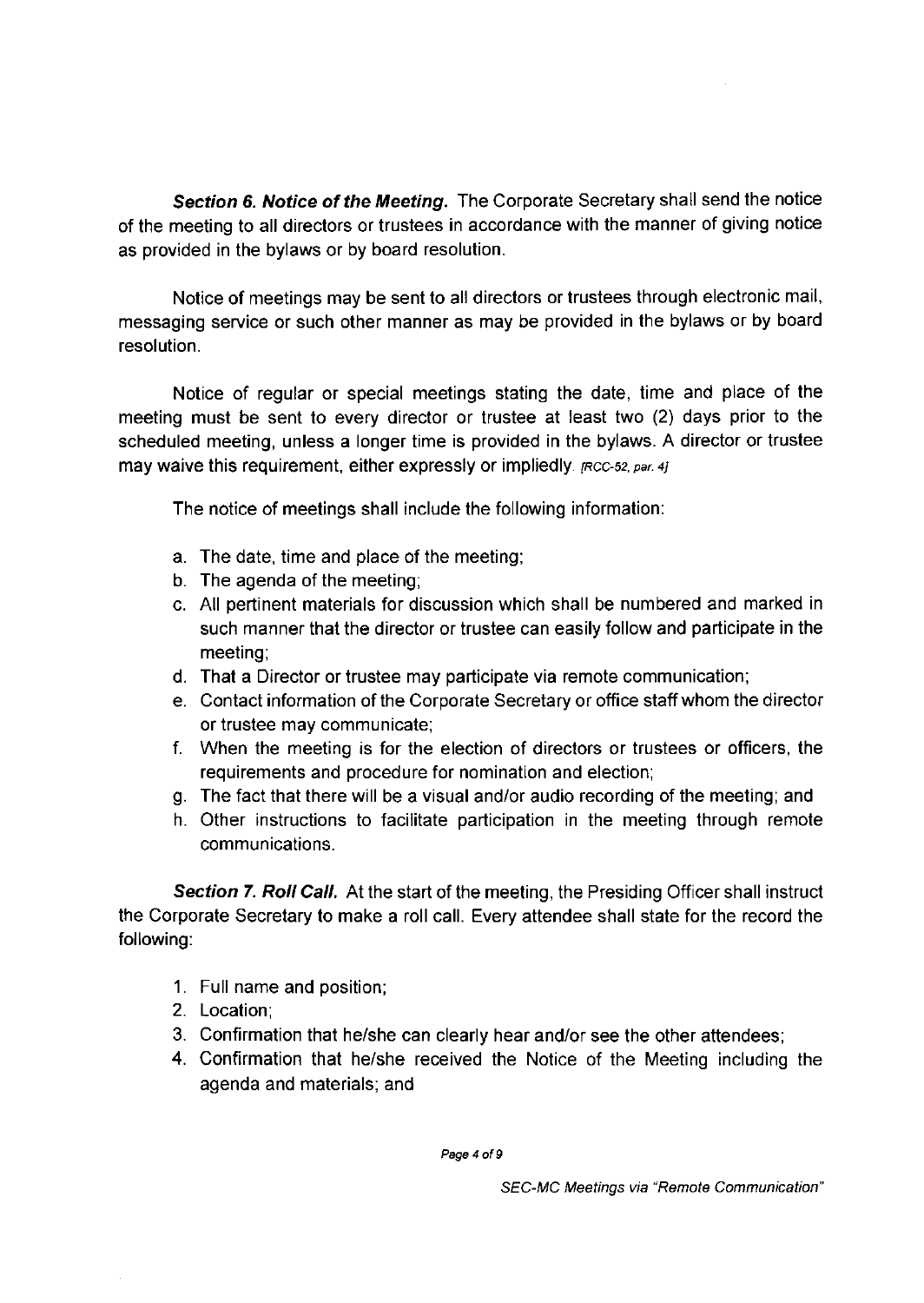5. Specify the device being used (ie., smartphone, tablet, laptop, desktop, television, etc.)

Thereafter, the Corporate Secretary shall confirm and note the participants and certify the existence of quorum.

*Section 8. Voting.* In case of a need to vote in any item or matter in the agenda, the Presiding Officer shall direct the Corporate Secretary to note the vote of each director or trustee.

The director or trustee participating in the meeting via remote communication may cast his vote through electronic mail, messaging service or such other manner as may be provided in the internal procedures. The vote shall be sent to the Presiding Officer and the Corporate Secretary for notation.

*Section 9. Other Duties of the Corporate Secretary.* The Corporate Secretary shall also assume the following responsibilities:

- 1. Ensure that suitable equipment and facilities are available for the conduct of meeting by remote communication (i.e. reliable internet connection, high bandwidth availability capable of supporting numerous simultaneous connections, etc.);
- 2. Ensure that the attendees are able to hear and see the other participants clearly during the course of the meeting and that attendees should be able to communicate and understood by the other party;
- 3. Ensure that the visual and audio recordings of the meeting are secured;
- 4. Ensure that the visual and audio recordings of the election/meeting are current and on-going and that there is no stoppage or interruption. Should an interruption or stoppage occur, the recording shall restart from the point where it was stopped or interrupted with proper statement of points in time;
- 5. Ensure to safe-keep and perpetuate in updated data storage equipment or facility the visual and audio recordings; and

*Page 5 of 9*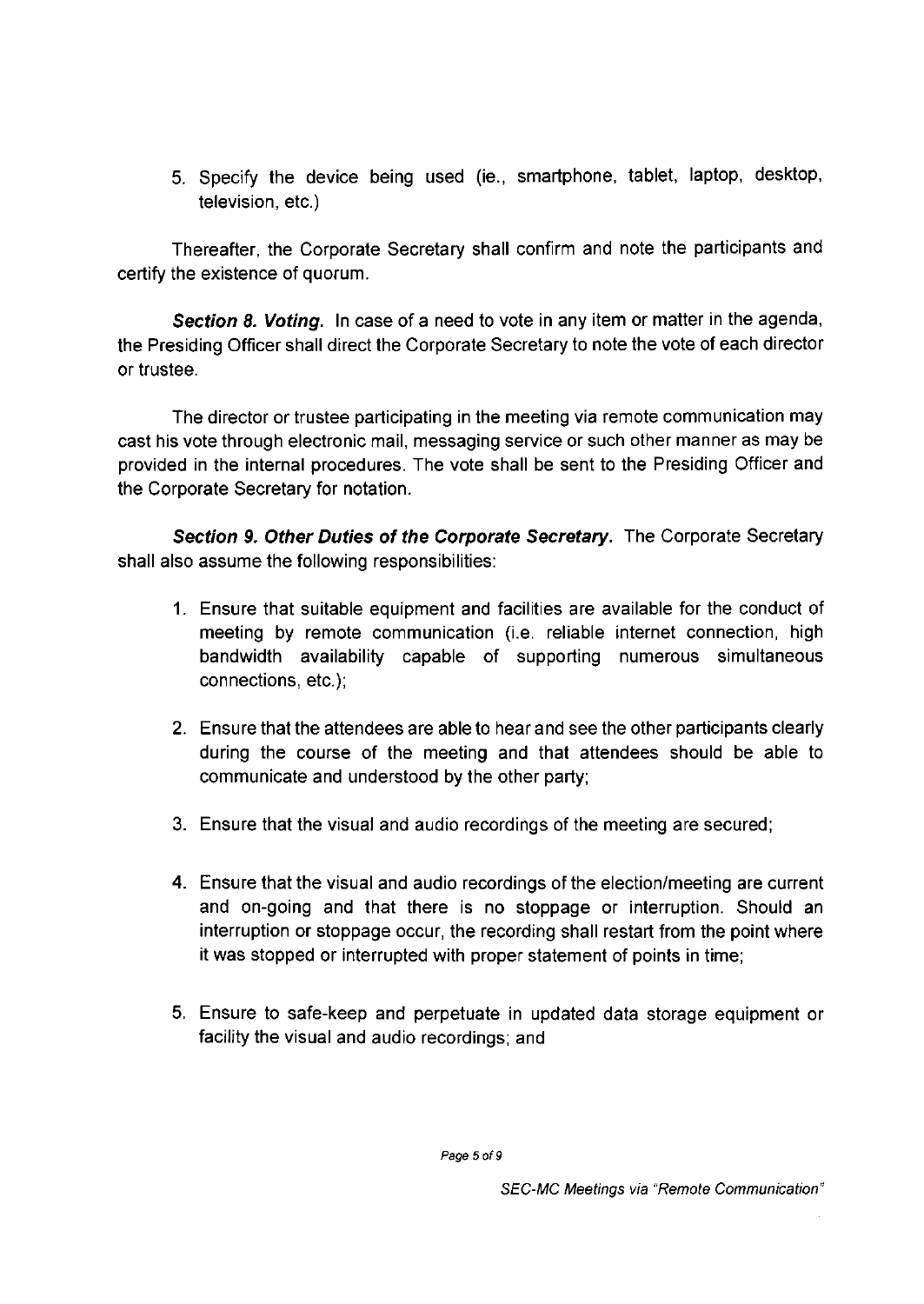6. Require those who attended the meeting through remote communication, to sign the minutes of the meeting whenever the act of signing is practicable, on a reasonable time after the meeting.

## **MEETINGS OF STOCKHOLDERS OR MEMBERS**

*Section 10. Participation in Stockholders' or Members' Meetings Through Remote Communication.* When so provided in the bylaws or by majority of the board of directors, stockholders or members who cannot physically attend at stockholders' or members' meetings may participate in such meetings through remote communications or other alternative modes of communication.

If a stockholder or member intends to participate in a meeting through remote communication, he/she shall notify in advance the Presiding Officer and the Corporate Secretary of his/her intention. The Corporate Secretary shall note such fact in the Minutes of the meeting.

*Section 11. Quorum in Meetings.* Unless otherwise provided in the Revised Corporation Code or in the bylaws, a quorum shall consist of the stockholders representing a majority of the outstanding capital stock or a majority of the members in the case of nonstock corporations, *[RCCSIJ* 

A stockholder or member who participates through remote communication or *in absentia* shall be deemed present for purposes of quorum. *[RCC-23&57]* 

*Section 12. Voting in the Election of Directors, Trustees and Officer Through Remote Communication.* The right to vote of stockholders or members may be exercised in person, through a proxy, orwhen so authorized in the bylaws, through remote communication or *in absentia. [Rcc-49, last par.]* 

The right to vote of stockholders or members may be exercised also through remote communication or *in absentia* when authorized by a resolution of the majority of the board of directors; *Provided,* That the resolution shall only be applicable for a particular meeting. *[Rcc-23,49,* 57;

In the election of directors, trustees and officers of corporations vested with public interest, stockholders and members may vote through remote communication or in absentia, notwithstanding the absence of a provision in the bylaws of such corporations. *[RCC-23]* 

*Page 6 of 9*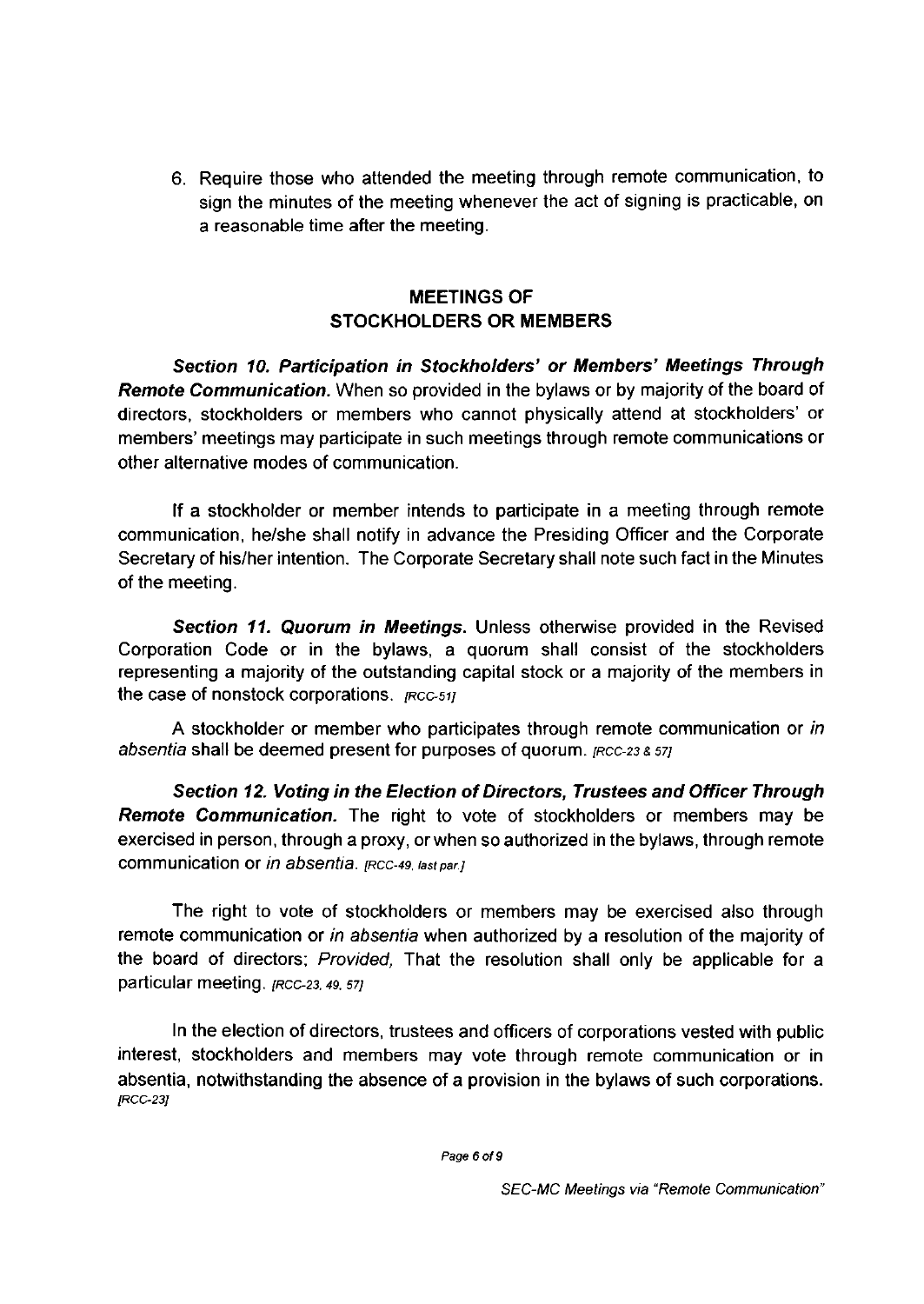*Section 13. Internal Procedures.* For the convenience of their stockholders and members, corporations shall issue their own **internal procedures** embodying the mechanisms for participation in meetings and voting through remote communication or *in absentia.* 

The internal procedures may take into account the corporation's number of stockholders or and members, location of stockholders or members, importance of the matters to be discussed and voted upon in the meeting, promotion of minority rights and other factors consistent with the protection and promotion of stockholders' or member's rights.

The internal procedures may provide for the following:

- a. Mechanism to verify the identity of the stockholders or members and who among them have the right to vote during the meeting;
- b. Measures to ensure that all stockholders or members have the opportunity to participate in the meeting including an opportunity to read or hear the discussion substantially;
- c. Mechanism to enable stockholders or members to vote during the meeting including ensuring that the integrity and secrecy of the votes are protected;
- d. Procedures for documenting the meeting and any process/motion which may be done afterwards; and
- e. Mechanism in making the record of the meeting, either video or audio recording, available to the stockholders or members.<sup>7</sup>
- f. Other matters to address administrative, technical and logistical issues.

*Section 14. Notices.* The Secretary shall send out the notices of the election/meeting to all stockholders or members in accordance with the manner of giving notice as stated in the bylaws.

Written notice of regular meetings may be sent to all stockholders or members through electronic mail or such other similar manner as may be stated in the bylaws.

Notice of regular meetings which should state the date, time and place of the meeting must be sent to every stockholders or members at least twenty one (21) days prior to the scheduled meeting, unless a longer time is provided in the bylaws, *[RCC-49]* 

*<sup>7</sup> Fairfax, Lisa M. "Virtual Shareholder Meetings Reconsidered." Seton Hall L. Rev. 40 (2010): 1367*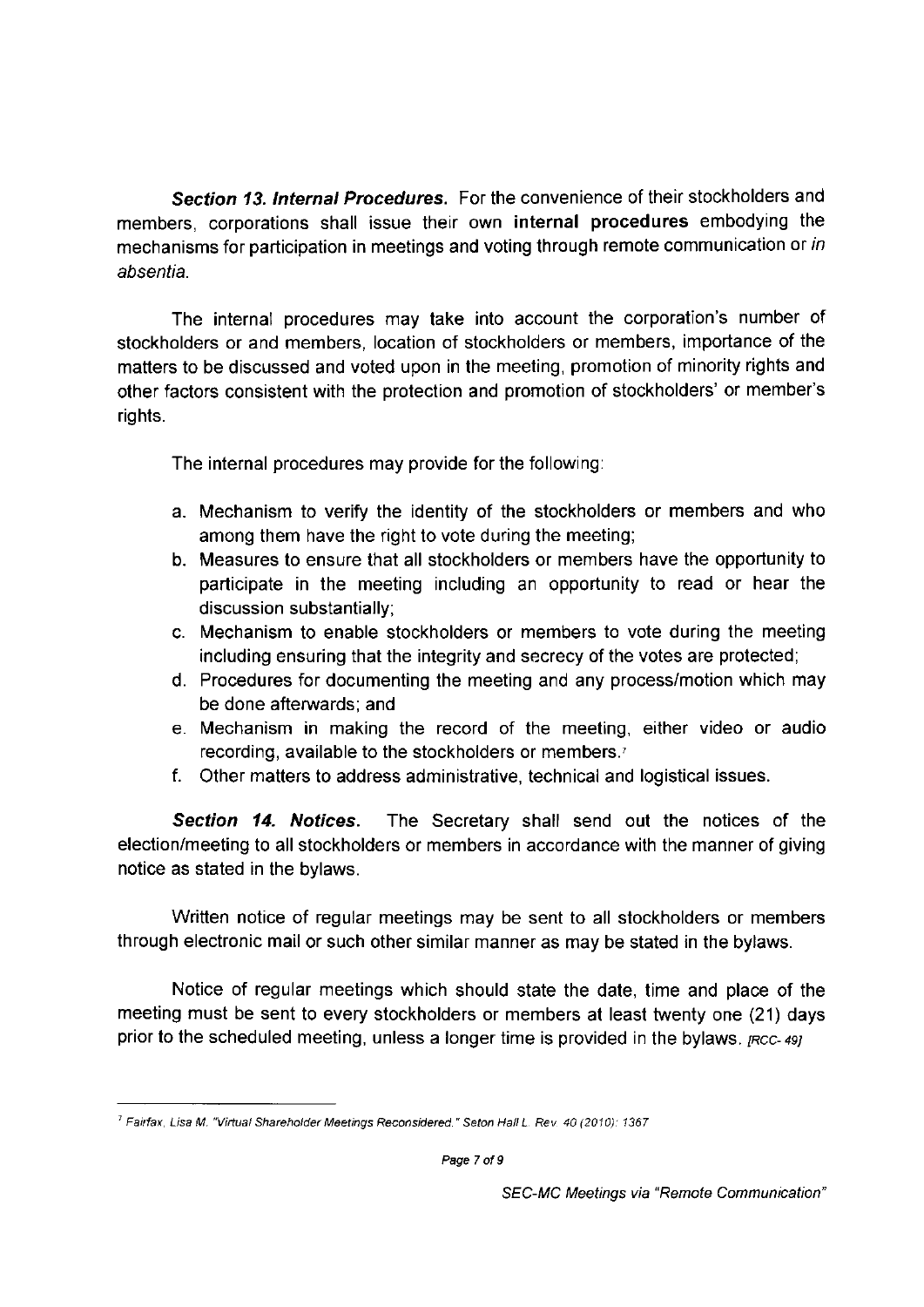Notice of special meetings which should state the date, time and place of the meeting must be sent to every stockholders or members at least one (1) week prior to the scheduled meeting, unless a longer time is provided in the bylaws.

In case of postponement of stockholders' or members' regular meetings, written notice shall be sent to all stockholders or members of record at least two (2) weeks prior to the date of the meeting, *[RCC-49]* 

The notice shall further be accompanied by other relevant matters such as the following:

- a. The agenda of the meeting;
- b. When attendance, participation, and voting by remote communication or *in absentia,* are authorized, the requirements and procedures to be followed when a stockholder or member elects either option;
- c. Manner of casting of votes and the period during which vote by remote communication or in absentia will be accepted;
- d. Contact information of the Secretary or office staff whom the stockholder or member may notify about his or her option;
- e. When the meeting is for the election of directors or trustees, the requirements and procedure for nomination and election; and
- f. The fact that there will be visual and audio recording of the meetings (for future reference).

In case the election or meeting was conducted through teleconferencing or any other similar means, a visual and audio recording of the election or meeting should be secured. The Secretary is duty-bound to safe-keep and perpetuate in updated data storage equipment or facility the visual and audio recordings.

All pertinent materials for discussion shall be numbered and marked by the Secretary in such manner that the stockholder or member participating through remote communication can easily follow and participate.

*Section 15. Place of Meetings of Stockholders or Members.* The presiding officer shall call and preside the stockholders' or members' meetings, whether regular or special, at the principal office of the corporation as provided in the articles of incorporation, or, if not practicable, in the city or municipality where the principal office of the corporation is located. *[RCC-50]*